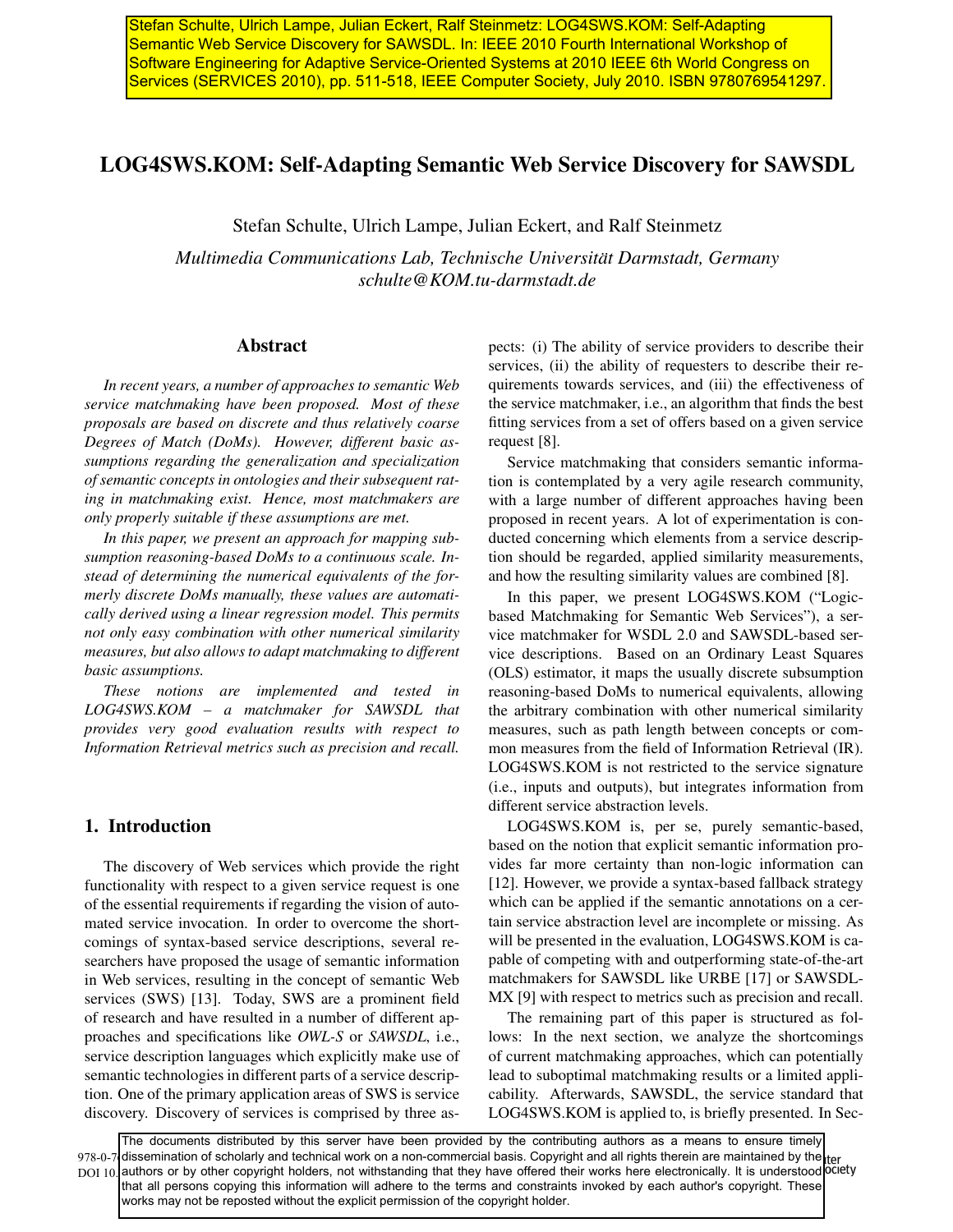tion 4, the general considerations leading to the implementation of LOG4SWS.KOM will be presented. This includes a detailed discussion of the OLS estimator. We evaluate differently configured variants of LOG4SWS.KOM and compare the results with other matchmaking approaches for SAWSDL (Section 5). A discussion on related work can be found in Section 6. The paper closes with a conclusion and a brief outlook on our future work.

## 2. Background

Many semantic-based service matchmakers are based on the groundbreaking work of Paolucci et al., which defines the four distinct DoM levels of *exact*, *plugin*, *subsume*, and *fail* [16]. The DoMs are based on logic subsumption matching, i.e., the ancestry relationships between concepts in an ontology and can be found in similar or extended form in, e.g., [1, 4, 9]. As the DoMs are distinct, it is not possible to directly combine them with numerical similarity values from the field of IR, which are also frequently applied as supplement to the logic-based DoMs (e.g., by Klusch et al. [9]). Here, we propose the usage of numerical equivalents for the DoMs. While this has been done in other approaches, the authors do not provide a justified relationship between numerical similarity values and discrete DoMs depending on the Web services regarded. Instead, e.g., Liu et al. or Fernández et al. arrange for the usage of numerical values but do not specify how these values should be calibrated [6, 11].

Usually, there is a predetermined order of DoMs – e.g., Paolucci et al. define this as *exact* > *plugin* > *subsumes* > *f ail*. Paolucci et al. reverse the meaning of *plugin* and *subsumes* for outputs and inputs – for former, a *plugin* match specifies that the class used in a service offer is more *generic* than this used in a service request. For inputs, a *plugin* match indicates a more *specific* class used in a service offer than in the service request. Bellur et al. and Cardoso reverse this ranking regarding *subsumes* and *plugin* respectively invert the meaning of these DoMs, which leads to a different ranking [1, 4]. Cardoso argues that a more generic *input* (i.e., a *subsumes* relationship) is favorable, because it will certainly accept the input which has been specified in the service request. In case of *outputs*, a reversed ranking scheme is proposed: Service offers with a more specific output are favored over those with a more generic output. Here, Bellur et al. argue that Paolucci's assumption that a service provider who advertises a certain output (i.e., a semantic concept describing the output) will deliver every subclass of this output, is not realistic.

Both ranking scheme approaches have their justification, depending upon which assumption regarding the generalization and specialization of semantic concepts in an ontology holds true. Hence, it would be useful to derive



**Figure 1. Matchmaking Process**

the ranking of these DoMs automatically. This applies to SAWSDL in particular, as it does not define the "meaning" of semantic annotations on different service abstraction levels (cp. Section 3). With LOG4SWS.KOM, this ranking is conducted automatically – as the numerical equivalents are automatically derived, it is not necessary to predefine a DoM ranking.

As a short wrap up, LOG4SWS.KOM provides the following benefits: (i) It is possible to easily combine different syntax- or semantic-based similarity measures without dropping the usage of subsumption reasoning-based DoMs, (ii) it is not necessary to predefine a ranking of DoMs, (iii) instead of being restricted to the service signature, LOG4SWS.KOM integrates information from all available service abstraction levels. LOG4SWS.KOM complements and pursues already existing work in the field by combining accepted techniques and new ideas, resulting in very good service discovery results (cp. Section 5).

#### 3. Service Descriptions using SAWSDL

SAWSDL ("Semantic Annotations for WSDL and XML Schema" [5]) is the W3C's recommendation for augmenting WSDL-based service descriptions ("Web Service Description Language" [2]) with semantic information. It provides a bottom-up, lightweight approach to SWS.

The abstract part of a WSDL document contains components with different levels of abstraction. For WSDL 2.0, these service components are interfaces, operations, and message parameters (defined as XML schema (XSD) types) [2]. Interfaces constitute the highest level of abstraction in WSDL; they subsume one or more operations. Operations point to XSD types, i.e., parameters, via their input and output message components. Thus, parameters are the lowest level of abstraction. As parameters refer to inputs and outputs, they are also called "service signature". For an overview, please refer to Figure 1, which shows the different levels of abstraction in SAWSDL.

SAWSDL introduces three new XML attributes into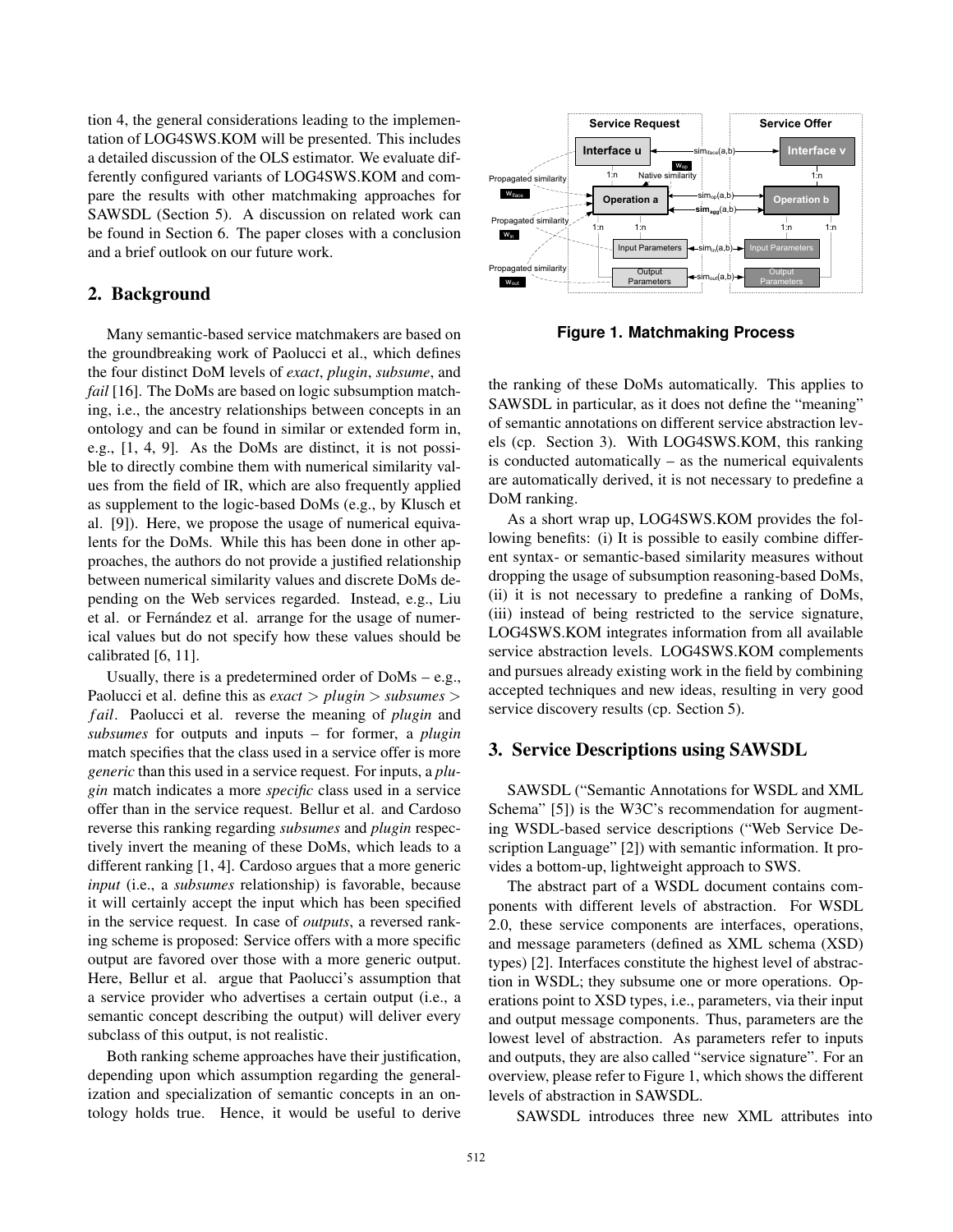WSDL, which can be used in conjunction with the already existing WSDL components [5]. In the context of this paper, *modelReferences* are the most important element of SAWSDL. modelReferences point to one or more URIs of arbitrary concepts that semantically describe a WSDL component. These semantic annotations allow the deriving of a service's purpose or the automatic conducting of comparisons between a pair of services. SAWSDL attributes are defined for WSDL interfaces, operations, and faults, as well as XSD simple and complex types, elements, and attributes.

SAWSDL imposes no restrictions on what a semantic annotation actually means or the type of semantic concept that is addressed. Regarding the former aspect, the meaning of, e.g., a modelReference on interface level, is not defined. However the SAWSDL specification does state that on interface level, a modelReference might be a categorization, while on operation level, a modelReference might specify a high level description of the operation. On message respectively XSD level, modelReferences most likely define data semantics [5]. This meaning of semantic annotations is compliant with the classification made for *WSMO-Lite* by Vitvar et al. [19] and will be the foundation for the matchmaker presented in the work at hand.

Likewise, SAWSDL does not restrict the type of semantic concepts a modelReference should point to. The only requirement is that the concepts are identifiable via URI references. On one hand, this allows for a maximum of flexibility. On the other hand, it poses an obstacle with respect to automatic processing and interpretation of concepts. In the context of our work, we will thus assume the semantic concepts to be formally defined in an OWL DL ontology. A second constraint it that we only consider the first URI from a modelReference; this is done as it is unclear if a further URI addresses an alternative semantic concept, an additional information or something else. Third, service requests are defined as a service that would perfectly match the request. Fourth, the matchmaker returns a result set arranged in a descending order regarding the computed similarity between service request and service offers. All these are common assumptions made in conjunction with the use of SAWSDL in matchmaking.

# 4. LOG4SWS.KOM: Self-Adapting Logic Subsumption Matching

To put it simply, matchmaking can be divided into the identification of data items to be matched, the measurement of similarities, and the actual matching of components. In the following, the way in which LOG4SWS.KOM addresses these three aspects of service matchmaking will be presented. The approach is implemented in Java using *Pellet* 2.0 for logical reasoning and *JWNL* 1.4 for accessing the *WordNet* ontology [14].

#### 4.1. Operations-focused Matching

LOG4SWS.KOM employs a matching approach which focuses on the matching of *operations*. The underlying idea is that operations provide the essential functionality a service requester is looking for. Thus, for each requested operation, the best matched operation in the service offer should be identified. Accordingly, the overall similarity of two services relates to the degree to which their respective operations match, i.e., to which the offer provides the requested functionality.

The overall matchmaking process is depicted in Figure 1. For each pair of operations in service request and offer, their respective input (*sim<sub>in</sub>*), output (*sim<sub>out</sub>*), native operation ( $\sin n_{op}$ ), and interface ( $\sin n_{iface}$ ) level similarity is computed. These individual similarities are then combined using specified weights,  $w_{in}$ ,  $w_{out}$ ,  $w_{op}$ , and  $w_{iface}$ , yielding an aggregated similarity value *simagg* for each pair of operations. Formally, for a pair of operations, *a* and *b*, we define:

$$
w_{iface} + w_{op} + w_{in} + w_{out} = 1
$$
 (1)

$$
sim_{agg}(a,b) = sim_{iface}(a,b) * w_{iface}
$$
  
+ 
$$
sim_{op}(a,b) * w_{op}
$$
  
+ 
$$
sim_{in}(a,b) * w_{in}
$$
  
+ 
$$
sim_{out}(a,b) * w_{out}
$$
 (2)

Once similarities between all pairs of operations in a service request and service offer have been computed, the overall service similarity *simserv* is derived by finding an optimal matching of operations. I.e., the final matching for a pair of services is conducted between their respective union set of operations, disregarding how the operations are actually organized into interfaces. Formally, let *I* and *J* be the sets of operations in a service request *R* and offer *O* respectively. Let  $x_{ij}$  be a binary variable, indicating whether  $i \in I$  has been matched with  $j \in J$ . Then,

$$
sim_{serv}(R, O) = \frac{1}{|I|} * \sum_{i \in I, j \in J} x_{ij} * sim_{agg}(i, j)
$$
 (3)

The matching of sets of components (specifically, inputs, outputs, and operations) is based on bipartite graphs as presented by Bellur et al. [1]. It perceives the sets of components of a service request and offer as two partitions of nodes in a graph. Each node in the first partition is connected with each node in the second partition through a weighted edge. The edge weights correspond to the respective similarity between two components. Using the *Hungarian* (or *Kuhn-Munkres*) algorithm, the bipartite graph matching algorithm computes a 1-on-1 assignment of components. Each component of the request is matched with one component of the service offer while maximizing the overall edge weight. In order to meet differing cardinalities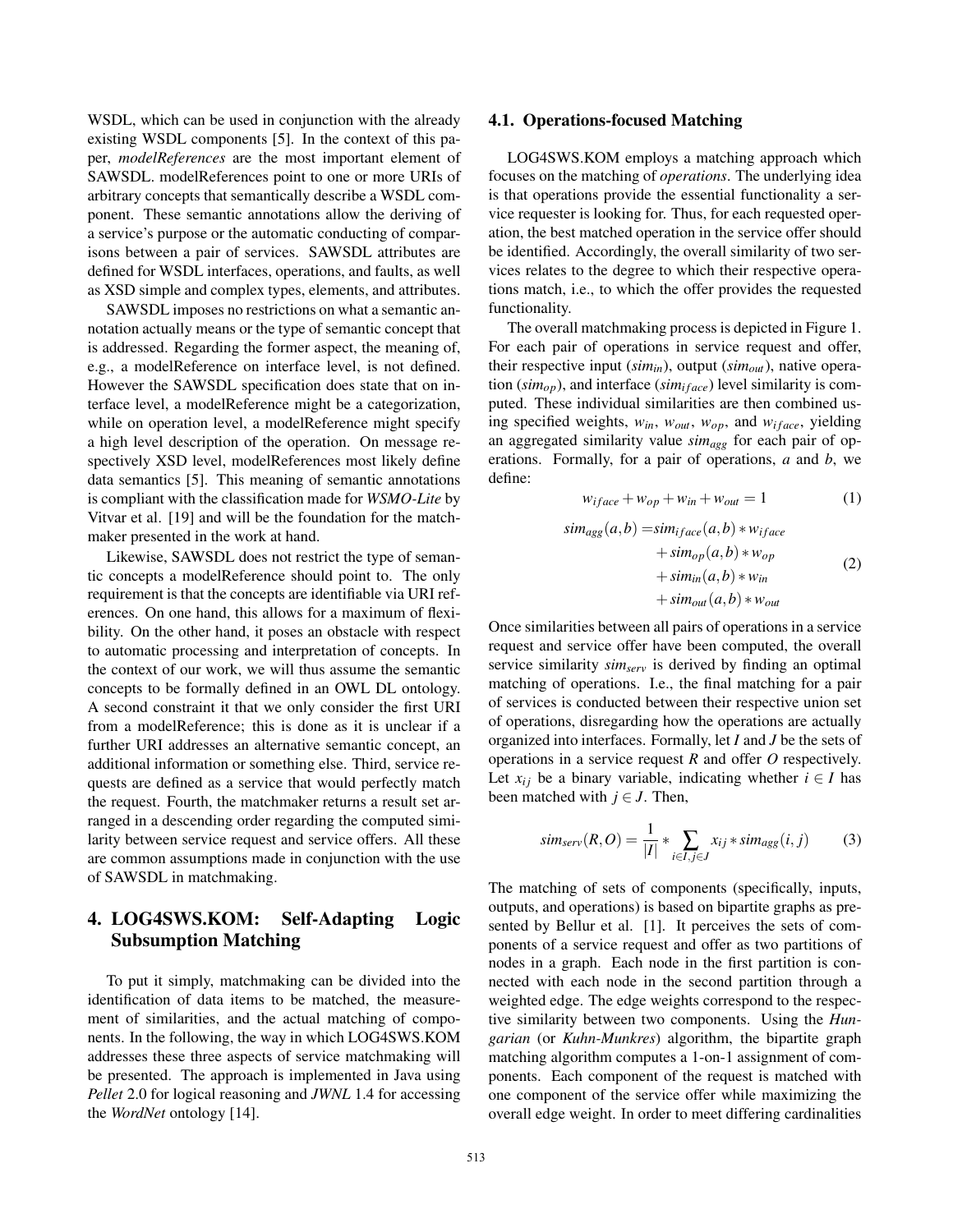of the two sets, an extension of the Hungarian algorithm is applied [3].

Subsequent to the matching process, the edge weights of all matched edges are summed up and divided by the cardinality of the original sets. This yields the similarity for two sets of components. If the cardinality of the two sets differs, the following strategy is followed: Generally, the cardinality of the set associated with the service request is decisive. This implies, if an offer lacks requested operations or outputs, its overall similarity decreases. For inputs, the cardinality of the set associated with the service offer is decisive. I.e., if an offer requires more inputs than the request provides, its overall similarity decreases.

This procedure does not exclude any services offers due to a mismatch in the number of parameters or operations. Instead, these offers are implicitly punished by a reduction in service similarity. The approach is based on the notion that such service offers may still be able to provide a part of the initially requested functionality or outputs, or may be invoked by providing additional inputs.

If *simserv* is identical for two service offers in the result set, the offers are alphabetically arranged.

#### 4.2. Assignment of Similarities

Our primary strategy for similarity assessment is based on the traditional DoMs from logic subsumption reasoning, as suggested by Paolucci et al. [16]. We slightly depart from their definition by defining generic types of matches that can be applied to each service abstraction level and type of parameter. Given two arbitrary concept, *A* and *B*, where *A* is defined in the service request and *B* is defined in the service offer, the DoM is given by

$$
DoM(A,B) = \begin{cases} exact & if A \equiv B \\ super & if A \subseteq B \\ sub & if A \supseteq B \\ fail & else \end{cases}
$$
 (4)

According to the scheme by Paolucci et al. [16], our DoM of *super* corresponds to *subsumes* and *plugin* for inputs and outputs respectively; for *sub*, the order is reversed, and it corresponds to *plugin* and *subsumes* for inputs respectively outputs. In contrast to other approaches (cp. Section 2), we do not predefine a ranking of DoMs.

These DoMs provide a discrete scale and thus only allow a coarse-grained ranking of services. Yet, a more sophisticated ranking might be possible, for instance based on the path length between two concepts or the overall number of siblings a concept has. Thus, we map the four discrete DoMs onto an continuous numerical scale, ranging from 0 (no similarity at all) to 1 (perfect similarity). This approach allows the combination with other numerical measures and

a much more fine-grained ranking of services. In detail, on each individual matching level  $L \in \{if ace, op, in, out\}$ , each DoM  $D \in \{exact, super, sub, fail\}$  is assigned a numerical equivalent,  $d_{L,D}$ , in the range [0; 1]. Formally,

$$
d_{L,D} \in [0;1] \quad \forall \quad L \in \{iface, op, in, out\},
$$

$$
D \in \{exact, super, sub, fail\} \tag{5}
$$

To allow a more fine-grained similarity assessment, in case of a super or sub match, the DoM's numerical equivalent is merged with the path length between two concepts. One intuitive approach to conduct such merging is simply dividing the numerical equivalent by the path length, based on the assumption that the similarity between two concepts (linearly) shrinks with their distance in an ontology.

Formally, let *PL*(*A*,*B*) denote the shortest path between the two concepts *A* and *B* in an ontology. Furthermore, let *L* be the level on which the matching of components that point to these concepts is conducted. Then, the similarity  $cs(A, B)$ between *A* and *B* (and thus, the two underlying components) is given by:

$$
cs(A,B) = \begin{cases} d_{L\text{exact}} & if A \equiv B \\ d_{L\text{super}}/PL(A,B) & if A \sqsubseteq B \\ d_{L\text{sub}}/PL(A,B) & if A \sqsupseteq B \\ d_{L\text{sub}}/PL(A,B) & if A \sqsupseteq B \end{cases} \tag{6}
$$

## 4.3. OLS-based Determination of Numerical DoMs

While mapping discrete DoMs to a continuous numerical scale offers advantages, it involves the ambiguous process of defining equivalents. To circumvent this issue, LOG4SWS.KOM applies an OLS estimator for the determination of optimal numerical DoM equivalents.

The process is based on the notion that a dependent variable  $y_L^{a,b}$  – corresponding to the similarity of two operations, *a* and *b*, on a certain matching level, *L*, – can be derived through the linear combination of a set of independent variables *xa*.*<sup>b</sup> <sup>L</sup>*.*D*, corresponding to the frequency of a certain DoM *D* when matching *a* and *b* on that level. I.e., we assume that the weighted linear combination of the different DoM's frequencies predicts the similarity of two operations.

The OLS estimation is independently conducted for each matching level. I.e., the numerical weights differ for inputs, outputs, operations, and interfaces. As training data, a set of services is required along with a predefined similarity (or relevance) rating. A subset of a test collection, such as the SAWSDL-TC (cp. Section 5.1), fulfills this requirement.

In the training phase, LOG4SWS.KOM matches all pairs of operations in all service requests and offers. For each pair and each matching level, it stores the types of subsumption matches in the matched components along with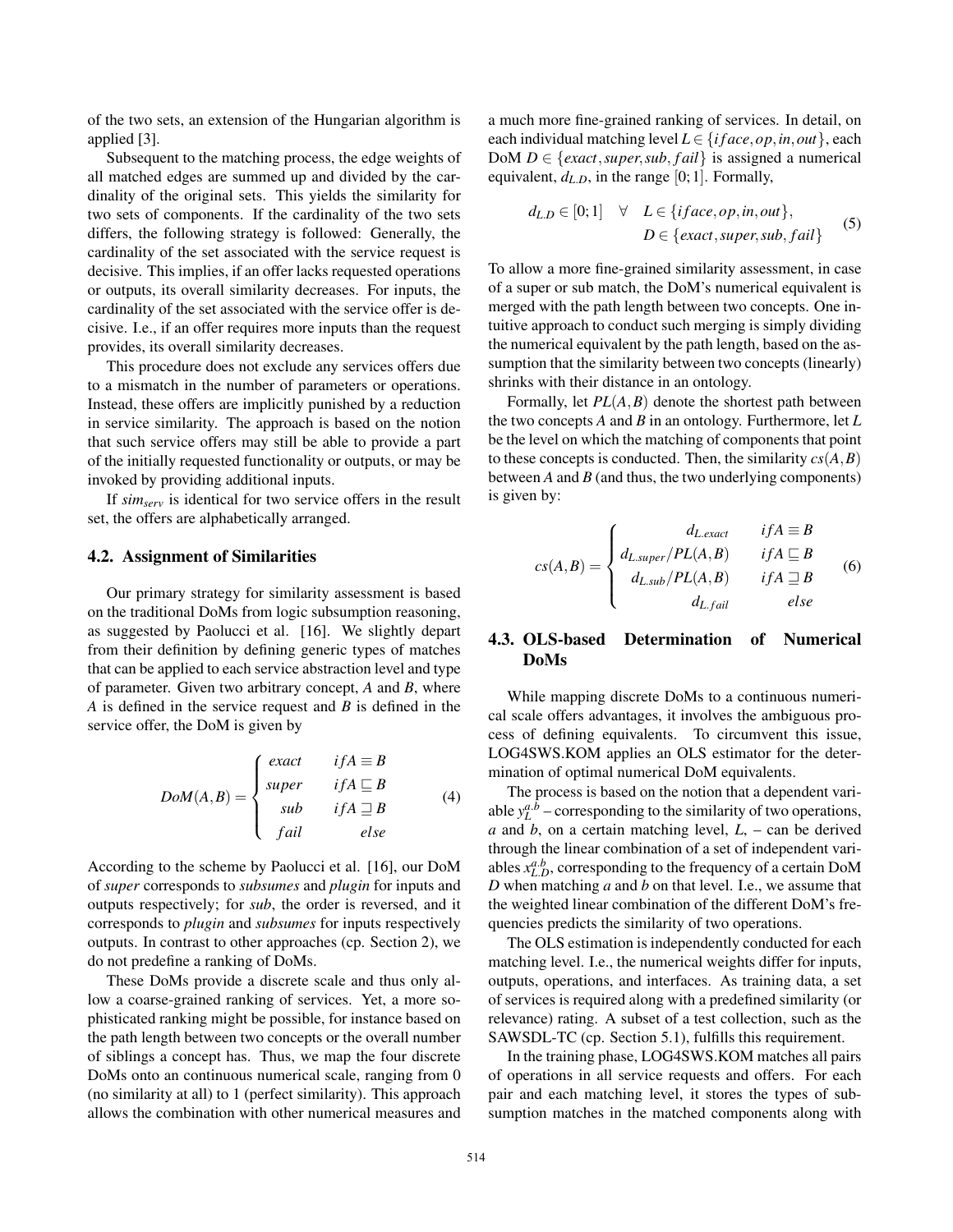the path length, and determines the predefined similarity between the two operations (or, if the similarity is unavailable at the operations level, of the parent interfaces or services). Latter yields the vectors of predictors  $(y_{iface}, y_{op}, y_{in},$  and *yout*) for the OLS process, with each entry corresponding to a pair of operations.

The design matrices  $(X_{iface}, X_{op}, X_{in}, \text{ and } X_{out})$  are derived in the following manner: Each pair of operations yields one row with four entries, where each entry corresponds to the frequency of a certain type of DoM with respect to all matched components on a certain level. In detail, the frequency count is incremented by 1 for an exact and fail match between two components. For super and sub matches, it is incremented by 1 divided by the path length. The row is finally divided by the total number of matched components on the current level.

Assume, for instance, that a pair of operations, *a* and *b*, is matched. If each operation contains two inputs, there will be two input matches. Let the first match be an *exact* match and the second a DoM of *super* with a path length of 2. This yields the following row in the input level's design matrix (where the first entry corresponds to an *exact* DoM, followed by *super*, *sub*, and *fail*):

$$
x_{in}^{a.b} = (1/2 \quad \frac{1}{2}/2 \quad 0 \quad 0) = (0.5 \quad 0.25 \quad 0 \quad 0) \tag{7}
$$

Under the assumption that the operations *a* and *b* are relevant with respect to a binary relevance grading (which translates into a similarity of 1), the corresponding entry in the vector of predictors is simply  $y_{in}^{a,b} = (1)$ .

Given a design matrix and vector of predictors, the standard OLS estimator can be applied in the following manner on each matching level *L*:

$$
\hat{\beta}_L = (X_L' X_L)^{-1} X_L' y_L \tag{8}
$$

 $\hat{\beta}_L$  corresponds to the optimal estimate of numerical weights. To derive the actually utilized vectors of weights,  $d<sub>L</sub>$ , all entries are mapped to the range [0; 1]. For that matter, the minimum value in the vector is added to all entries. Then, all entries are divided by the new maximum value. This ensures that all similarity values will also be in the specified range.

For the purpose of cross-validation (cp. Section 5.1), the design matrices and vectors of predictors are adapted. Specifically, all rows are removed from both the matrix and vector that either refer to the currently validated service request or do not refer to a service offer in the previously determined set of relevant service offers. This process ensures that no information which derives from the currently validated service request is used in the OLS regression in the evaluation.

## 4.4. Fallback Strategy & Caching

If there are no semantic concepts associated with components or the processing fails, a fallback strategy comes into effect. More precisely, the similarity between associated concept (and alternatively, component) names for a pair of components is computed using the WordNet ontology [14]. Again, the similarity is specified by a numerical value between 0 and 1.

All names undergo the following processing: First, they are split into individual tokens, based on commonly used separators, such as underscore ("-") and dash ("-"), or the popular *camelCase* notation. Tokens that do not correspond to a word in the WordNet ontology are additionally scanned for meaningful substrings in a recursive manner. That way, names such as "get\_flight\_price", "getFlight-Price", and "getflightprice" can be effectively split into individual (English) words. Each set of words constitutes a partition for a bipartite graph. The edge weight corresponds to the inverse of the minimal distance of a pair of words in WordNet. Consecutively, bipartite graph matching is employed, with the average edge weights in the matching yielding the similarity of the two names and thus, two service components.

To improve the performance of LOG4SWS.KOM in terms of query response time, we utilize different caches which may be populated both at registration and query time and may be permanently stored for future reference. In detail, caches exist for the types of subsumption matches and path lengths between concepts, WordNet distances, and splitting of names into words. The caches are filled when the corresponding data item is referenced in a service request for the first time.

## 5. Experimental Evaluation

#### 5.1. Evaluation Setup

*SAWSDL-TC1*<sup>1</sup> has been adopted as test data collection for LOG4SWS.KOM. SAWSDL-TC1 was released in 2008 and consists of 894 semantically annotated WSDL 1.1 based Web services, which cover differing domains from education and medical care to food and travel, etc. The set contains 26 queries usable for matchmaking evaluation. A relevance set is provided for each query which can be applied in order to compute IR evaluation measures. SAWSDL-TC and its equivalent for OWL-S (*OWLS-TC*) are well-accepted in the SWS matchmaking research community and are for example applied in the S3 Contest [10].

As SAWSDL-TC1 is WSDL 1.1-based, it was necessary to convert the test collection to WSDL 2.0, which is the

<sup>1</sup>http://www.semwebcentral.org/projects/sawsdl-tc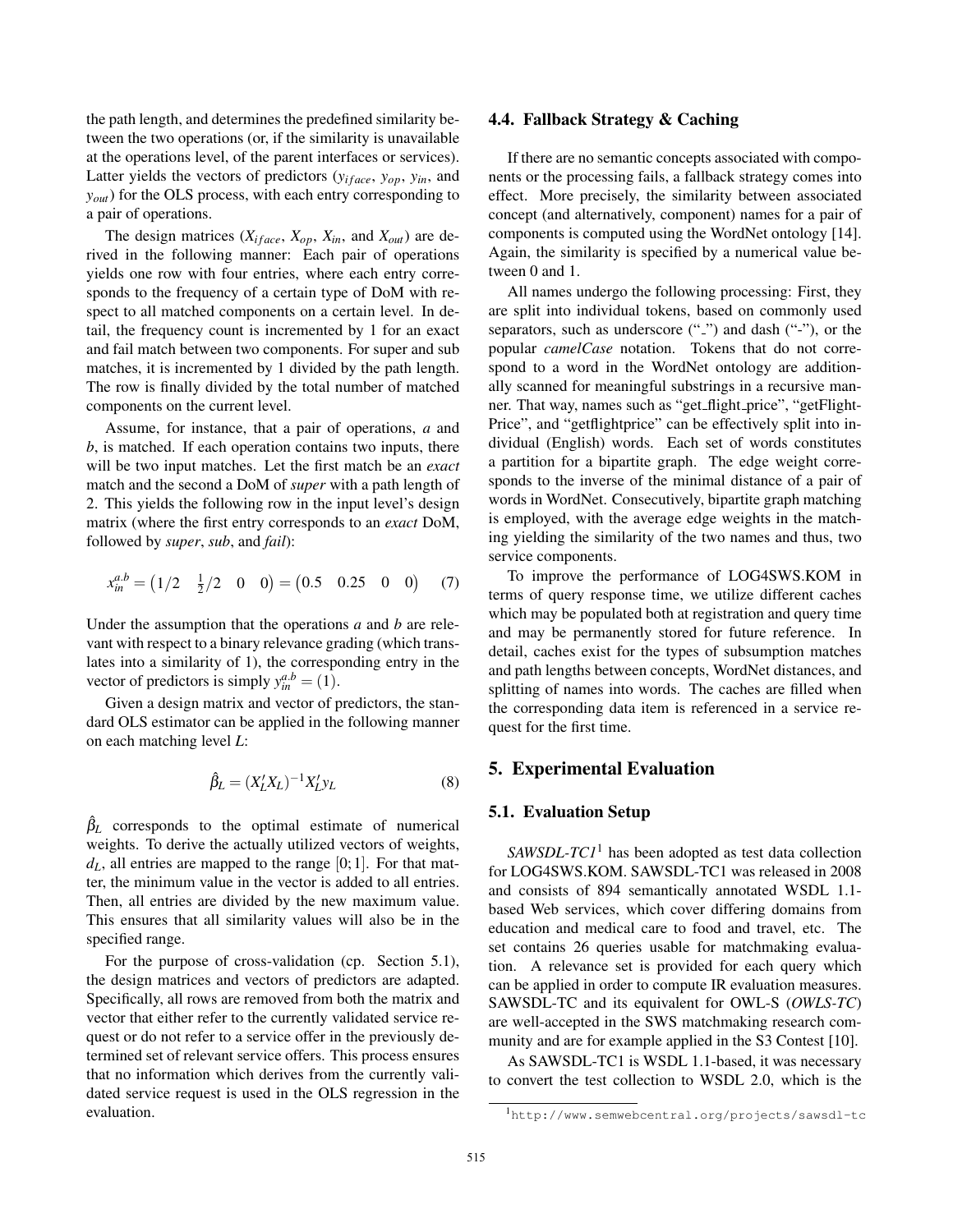designated service format in the work at hand. As no new semantic annotations have been added to or eliminated from the single service descriptions, it is possible to compare the matchmaking performance of LOG4SWS.KOM with matchmakers which make use of SAWSDL-TC1.

It is necessary to note that in SAWSDL-TC, semantic annotations exist solely at input/output parameter level. As mentioned in Section 4, LOG4SWS.KOM incorporates information from the interface, operation, and parameter level of SAWSDL. This means that the full potential of LOG4SWS.KOM should only be revealed if the annotations are more comprehensive and are addressed at all service abstraction levels. But as we will see in the evaluation results, LOG4SWS.KOM is able to provide competitive results under these circumstances.

We have performed six evaluation runs using different settings. In detail, we applied three different configuration of level weights both to a manually and OLS-tuned version of LOG4SWS.KOM. In these configurations, the level weights,  $(w_{iface}, w_{op}, w_{in}, w_{out})$  have been set to  $(0, 0, 0)$ 0.5, 0.5), (0.25, 0.25, 0.25, 0.25), and (0.1, 0.1, 0.4, 0.4) respectively. The first setup (referred to as *sig* in the following) solely operates on the service *signature*, i.e., input and output parameters, while the second (*eq*) gives *equal* weight to all levels. The third variant (*comp*) constitutes a *compromise*, putting the dominating weight on the parameter level. This accounts for the fact that the interface and operation levels are not semantically annotated in the test collection, which requires the application of the more errorprone fallback strategy. For the *manual* setup (referred to as *man* in the following), the numerical DoM equivalents have been manually set to 1 (for an exact DoM), 0.5 (super and sub), and 0 (fail). The choice of 0.5 is based on the notion that a super or sub match lies in between exact and fail matches, which intuitively correspond to 1 and 0 and has been originally proposed by Syeda et al. [18]. For the *OLS*based evaluation runs (referred to as *OLS* in the following), the numerical equivalents are identified using *k*-fold crossvalidation [15]. In the example at hand,  $k = 26$  as every query and corresponding relevance set from SAWSDL-TC serves as a partition from the service set.

We used the tool  $SME2<sup>2</sup>$  to compare our results with other state-of-the-art matchmaking algorithms for SAWSDL.

#### 5.2. Applied Metrics

We made use of the following metrics, which SME2 automatically provides, in order to evaluate our matchmaking algorithm: *Precision* =  $\frac{|A \cap B|}{|B|}$  and  $Recall = \frac{|A \cap B|}{|A|}$  where *A* is the set of all relevant documents for a request and *B* is the set of all retrieved documents for a request.

**Table 1. Evaluation Results** 

|                      | AP    | RP    | P(5)  | P(10) |
|----------------------|-------|-------|-------|-------|
| sig, man             | 0.692 | 0.613 | 0.831 | 0.773 |
| sig, OLS             | 0.731 | 0.671 | 0.854 | 0.762 |
| eq, man              | 0.711 | 0.646 | 0.931 | 0.819 |
| eq, OLS              | 0.723 | 0.672 | 0.923 | 0.846 |
| comp, man            | 0.722 | 0.649 | 0.954 | 0.815 |
| comp, OLS            | 0.741 | 0.678 | 0.954 | 0.835 |
| SAWSDL-MX2 [9, 10]   | 0.679 |       | N/A   |       |
| <b>URBE</b> [10, 17] | 0.727 | 0.651 | 0.867 | 0.796 |
|                      |       |       |       |       |



**Figure 2. Evaluation Results**

In order to compute the mean precision for answer sets returned at standard recall levels, we also made use of Macro-Averaged Precision *Precision*<sub>i</sub> =  $\frac{1}{|Q|} \times$  $\sum_{q \in Q} \max\{P_0 | R_0 \geq Recall_i \wedge (R_0, P_0) \in 0_q\}$ . SME2 uses equidistant steps  $\frac{n}{\lambda}$ ,  $n = 1... \lambda$  for the single recall and precision levels. Here, we made use of the default value  $\lambda = 20$ . To measure the precision on relatively low recall levels, Precision at *o* (*P(o)*) is employed. This value specifies the precision for the first ranked *o* data items; common values are, e.g.,  $o = 5$  or  $o = 10$  (named  $P(5)$  or  $P(10)$ ) [12]. R-Precision *(RP)* defines the precision for a certain number of returned (ranked) results to a specific query. Where P(*o*) defines one *o* over all queries, in RP this *o* differs from query to query and is equivalent to the relevant services for this query (i.e., the size of the result set provided in SAWSDL-TC). For RP, recall and precision are the same, hence it is equivalent to the *break-even point* of recall and precision. Last but not least, the Average Precision *(AP)* corresponds to the mean precision rate over all recall levels [12]. All these metrics are macro-averaged over all queries.

<sup>2</sup>http://projects.semwebcentral.org/projects/sme2/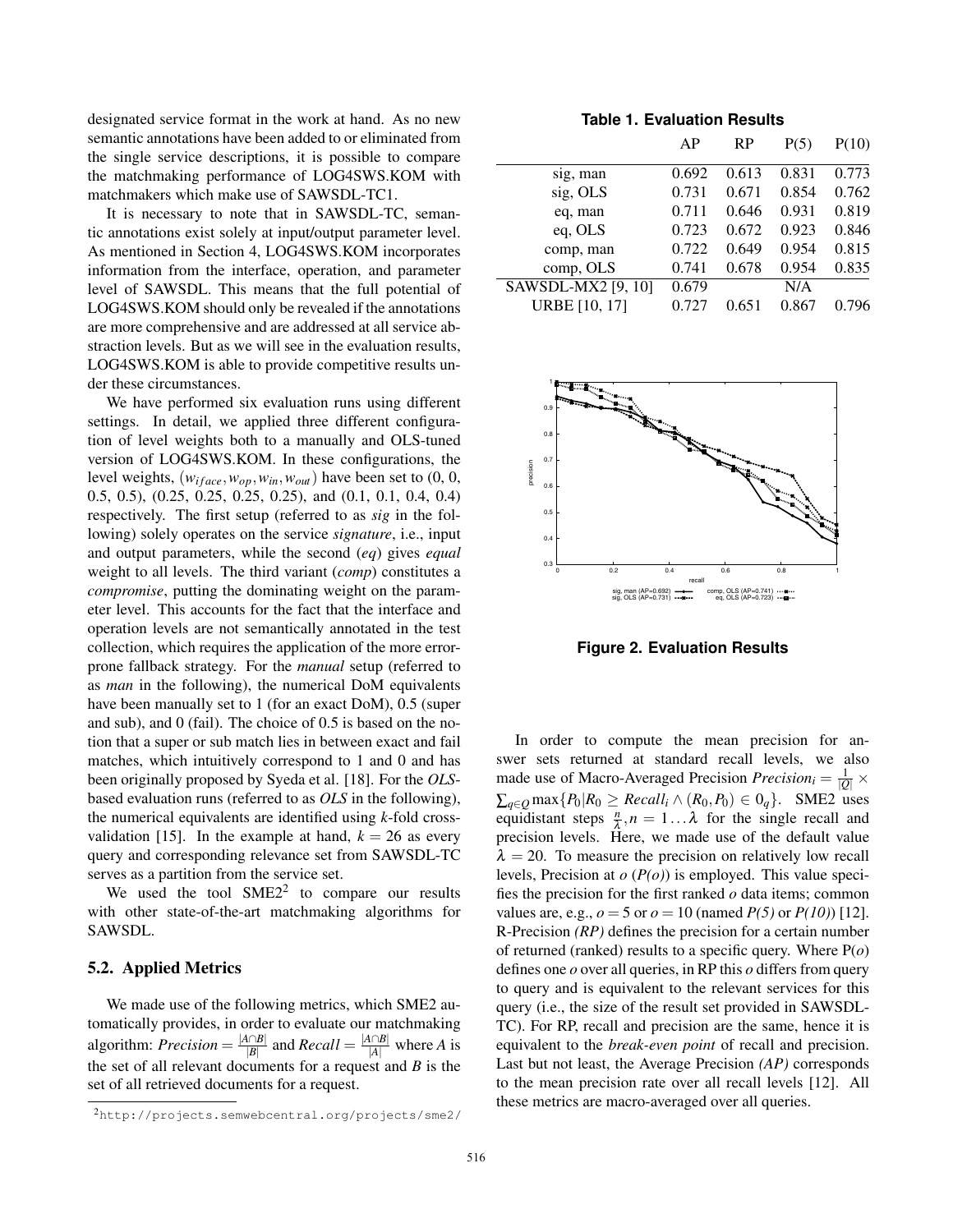## 5.3. Results

Table 1 and Figure 2 show the evaluation results (for the purposes of Figure 2, some variants have been omitted). As is shown by the figures, the variants of LOG4SWS.KOM, which apply solely to the service signature, provide relatively low precision values for low recall levels  $(< 0.35)$ while the variants that also incorporate interface and operation levels perform very well for these recall levels. This observation is supported by the  $P(5)$  and  $P(10)$  values, where the latter variants outperform the signature-based ones. All OLS-based variants perform very well, even at very high recall values and provide a precision value of >0.40 for recall = 1. The results for the altered weights for interface and operation levels show that the assumption that these levels should be weighted less than the semantically annotated inputs and outputs has proven right as (*comp*,*OLS*) provides the overall best results.

All OLS-based variants perform better than their manual counterparts, however the gaps differ: While for the signature-only variants the gap is relatively large, it is smaller for the variants that also apply to the interface and operation level. This can be explained by the fact that the interface and operation levels are not semantically annotated in the test collection, i.e., OLS can only be applied to the parameter levels.

We compare LOG4SWS.KOM with SAWSDL-MX2 [9] and URBE [17] which were both contestants in the S3 Contest 2009 [10]. As depicted in Table 1, the (*sig*,*OLS*) and (*comp*,*OLS*) variants of LOG4SWS.KOM outperform both matchmakers regarding the AP. All things considered, LOG4SWS.KOM performs very well with respect to common IR metrics. To the best of our knowledge, it is, so far, the best performing matchmaker for SAWSDL regarding the IR metrics applied in our evaluation. This demonstrates that the combination of different similarity measures – which may be relatively simple and coarse individually – can be an efficient approach for a fine-grained ranking of services.

Through the integration of OLS, the process of mapping DoMs to numerical equivalents can be conducted in a manner that is not subject to ambiguity. It also is an intuitive approach for adapting a matchmaker to a certain service domain. This includes, for instance, the training based on a representative selection of services which have been manually classified by a domain expert.

We would finally like to address a potential drawback of LOG4SWS.KOM. In matchmaking approaches that solely apply discrete DoMs, as proposed Paolucci et al. [16], the computed DoM for any operation can be assumed as a guaranteed lower bound of similarity for the request. In contrast, LOG4SWS.KOM determines the overall similarity of two services, which does not include such bound, or *global* *DoM*. Both approaches have their pros and cons: On the one hand, a global DoM guarantees a certain degree of compatibility with all elements – most importantly, parameters – in the request. On the other hand, LOG4SWS.KOM is rather tolerant toward outliers, i.e., lower DoMs that will else have a large impact on the overall DoM. Thus, LOG4SWS.KOM may also identify services that are suitable in principle, given some adaptations to, for instance, their parameters. Important to note, URBE, which provided the best results in the S3 Contest 2009 in terms of the AP, also omits the concept of a global DoM [17].

As a conclusion, we can say that the integration of OLS-based ranking/weighting of distinct DoMs leads to improved matchmaking results. The integration of interface and operation descriptions also leads to some improvements, especially regarding low recall levels. Regarding the question as to which of the evaluated variants of LOG4SWS.KOM should be used, it needs to be noted that this depends upon the regarded service domain. However, in our evaluation domain, we recommend to make use of the variant (*comp*,*OLS*) as it provides outstanding results for low recall levels as well as provides the best AP (0.741).

#### 6. Related Work

The number of matchmakers for SAWSDL-based Web services is, to the best of our knowledge, still quite manageable. From the last S3 Contest for SAWSDL matchmakers [10], URBE [17] and SAWSDL-MX [9] have been the most prominent challengers to LOG4SWS.KOM (which participated as a beta version in the contest).

URBE utilizes linguistic as well as logic information. The authors use a bipartite graph matching algorithm for both the inputs and outputs of a given service request and offer. Weights for the edges are calculated using two functions, i.e., by first measuring the similarity between input and output names. The second function assesses the associated XSD data type for a given pair of inputs or outputs, where a predefined similarity value is used, depending on the information loss that occurs in converting between the two types. As an extension, the authors also present a semantic similarity function, which replaces the name similarity measure if semantic annotations are available. When provided with two concepts, this function measures the path length between them in an ontology [17].

Extending the family of "MX"-matchmakers, Klusch et al. provide SAWSDL-MX in different variants [9]. Their approach calculates three kinds of similarity, based on logic, textual information, and structure and adaptively learns the optimal aggregation of those measures using a given set of services. Matching is employed on the level of operations using a bipartite graph matching algorithm. Logic similarity is measured using an extension of the classic discrete